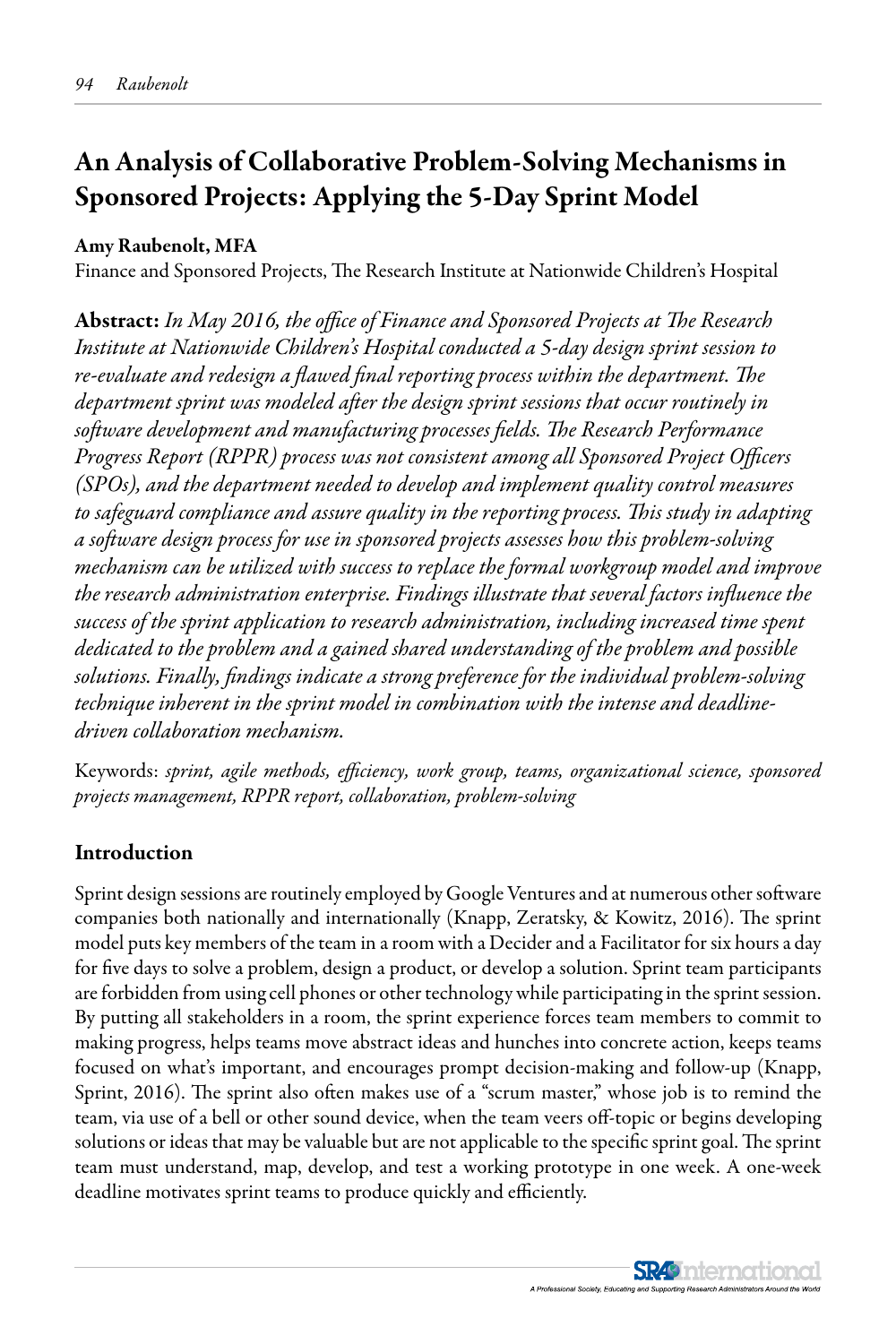Sprints are common in the development of websites, apps, and other software. Google Venture has also introduced the sprint model to manufacturing processes and seen successes emerge from its application in that field as well. The challenge in applying the sprint to sponsored projects is that research administration rarely develops a product or a single-user experience. Processes are multi-layered, over the span of a year or more, involve many players contributing to grant management, and must often be nimble and adaptable to changes in regulation or law. To meet the needs of research administration, the sprint concept would need to be modified to generate an improved process.

### *Current Problem-solving Mechanisms*

Effective teamwork is key in research administration, and in all organizations. The Harvard Business Review published a study in 2016 that found that "the time spent by managers and employees in collaborative activities has ballooned by 50 percent or more" (Cross, 2016). The challenge is to make the most of these collaborative experiences. Sponsored Project offices typically employ long-term workgroups or committees. In these collaborative environments, team members meet for an hour each month or twice a month to analyze a process, project, or department need and to make recommendations for improvement and implementation. The workgroups use brain-storming, mapping, group discussion, and critical questioning to move towards recommendations and create deliverable materials that illustrate process changes or provide training. A variety of individuals with diverse roles appear as contributors on department committees. Workgroup duration commonly varies between several months to several years, with participation fluctuating with staff turnover and committee burn-out. The workgroup model of problem-solving has flaws. Progress towards solutions is slow, individuals miss meetings and lose motivation to contribute, staff turnover challenges process towards achieving goals, outspoken individuals in brainstorming sessions tend to drive progress in a single direction, schedules grow increasingly clogged by meetings, and department morale flags. Teams spend a long time on critical tasks, leading the project to fall behind, and can struggle to complete tasks and achieve their goals (Kisielnicki, 2016).

Additionally, work groups strive to produce a final product or recommendation and do not experience critical iterative design sequences. These final products occur at the end of a work group's convened effort. Redesign of those end products is slow and cumbersome since the time it takes to convene the work group, gather feedback on needed revisions, and collaborate on a new design stretches over weeks or months, sometimes years. Finally, the larger the work group size, the more prone its team members are to decreased individual effort towards accomplishment of the group's goal (Latane, 1979). Devine suggests "a great deal of time, effort, and perhaps money is spent in creating teams, but little is done for them once they are in place."

However, factors impacting team effectiveness are contingent on the team's context (Devine, 1999). Devine finds that organizations boast a variety of team types: management teams, autonomous work groups, semiautonomous work groups, and project teams. The sponsored projects department tends to rely on semiautonomous work groups, defined as a group of diverse co-workers tasked with a goal or problem to solve and that reports their recommendations to management. This problem-solving model assumes that problems are well defined, processes can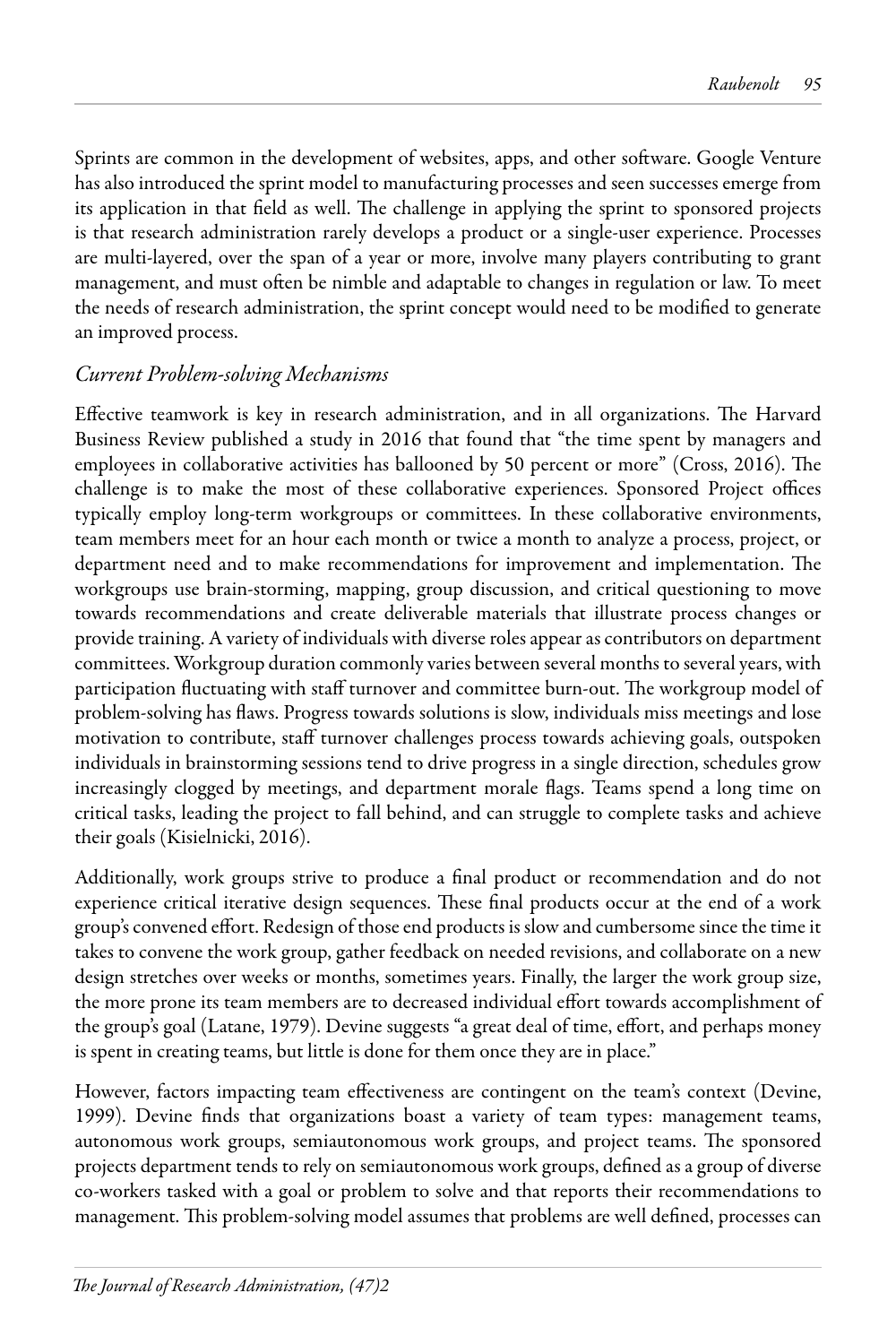be optimized, and results can be predicted (Devi, 2013). The sprint model is an ad hoc project team, as defined by Devine, responsible for developing a specific project in a specified duration, tasked with being adaptive, collaborative, and in employing design iterations.

Outside of the workgroup model, staff members choose to solve problems on their own and present possible solutions to managers, collaborate with each other on solutions via email communication, or discuss problems and possible solutions during department meetings. The workgroup model is the standard problem-solving mechanism endorsed by the sponsored projects department at The Research Institute at Nationwide Children's Hospital.

# *Rapid-response*

Google Venture's 5-day sprint accelerates a team's understanding of the problem at hand and engenders in team members shared understanding of complexity and possible solutions. The sprint model offers an additional advantage in that it is a rapid-response solution team, capable of gathering feedback on a prototype and redesigning in real-time to meet the deadline. Sprints are commonly one piece of the Agile methodology in which projects are managed progressively, with iterations over time. These rapid-response iterations quickly incorporate feedback and redesign a product to eliminate unsuccessful product elements (Kisielnicki, 2016). The Sponsored Projects sprint encouraged iterative design in both the sketching and prototyping days. Iterative design elements are new and offer a potentially valuable alternative to the traditionally linear problemsolving methods evidenced in workgroups.

# Rethinking RPPR Submission

In 2014, the National Institute of Health began requiring institutions to submit a Research Performance Progress Report (RPPR) for all annual, type 5 noncompeting NIH awards (National Institute of Health [NIH], 2014). In the RPPR, "recipients describe scientific progress, identify significant changes, report on personnel, and describe plans for the subsequent budget period or year." It is essential to be accurate and timely in working with principal investigators to complete and submit RPPRs.

From 2015-2016, the Sponsored Project Officer team replaced two of its four members and increased the team by an additional two new positions, growing the dedicated SPO team from four to six, including the transition of one SPO to SPO Manager. Consequently, two-thirds of the team was new to submitting RPPRs. The significant staffing changes, in combination with the implementation of the RPPR requirement, resulted in inconsistent submission and a lack of understanding among the SPO team members as to what was truly required on the report, whose role it was to collect and enter different pieces of the report, and how best to organize and communicate regarding the RPPR submission and due date. The director reported significant variation in the information he reviewed in the RPPRs submitted by the SPO team. These inconsistencies and errors required the institution's signing official to return to the SPO at submission to gain complete information on publications, inventions, intellectual property, aims, and budgets before submitting the RPPR on behalf of the investigator. The process was timeconsuming, inefficient, and inconvenient for all parties. Additionally, the SPO team was projected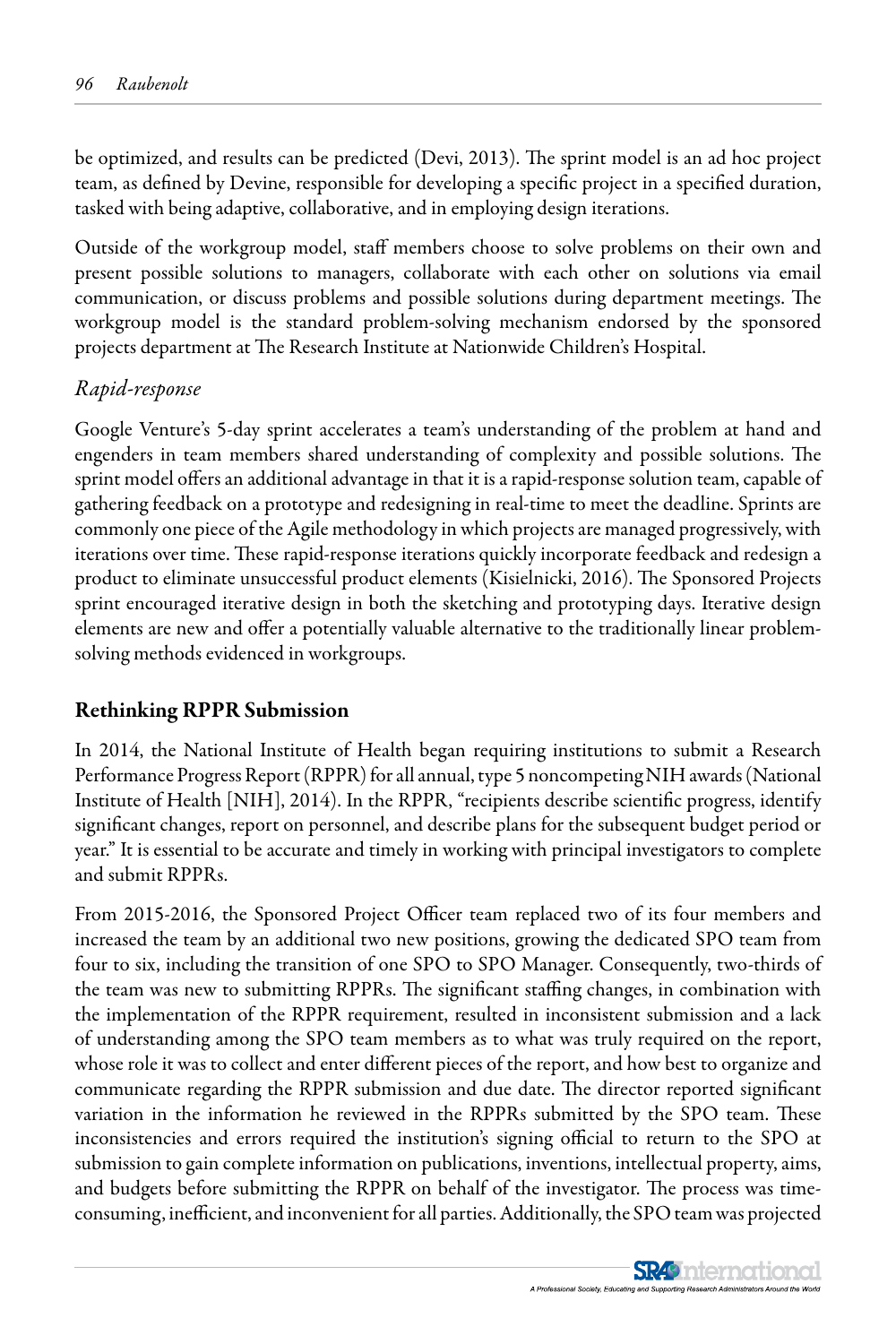to grow with the addition of another position, to seven in total by the fall of 2016, and would need a way to train that individual in RPPR submission or risk the same lack of understanding and errors in a new cycle. The SPO team needed to work together to outline best practices for submission, but the team was consistently buried in work and unable to determine how best to dissect the complex process from start to finish in order to educate new members of the team on the multilayered RPPR submission process.

According to the National Institute of Health, "review of the RPPR by NIH staff is a key element in NIH's monitoring of the grant award" and "funding for non-competing years of the grant can only be awarded after the NIH program and grants management staff review and approve the progress report" (2016). It was imperative for the SPO team to improve their submission process and better communicate with the signing official in order for the principal investigator to continue to receive timely non-competitive funding. Streamlined Non-Competing Award Process (SNAP) RPPRs are due 45 days from the next grant year budget period start date, whereas Non-SNAP RPPRs are due 60 days before the next grant year budget period. In optimal conditions, a principal investigator will initiate an RPPR 60 days before it is due, starting the clock on that submission for the Sponsored Project Officer team. Within that window, SPOs must often coordinate with subsites to gain budget information and documents, complete administrative sections of the report regarding budgets, effort, inventions, and more, and sometimes help train new investigators to use the system and complete their sections of the report.

An RPPR User Guide exists to help guide research staff and investigators in submitting through eRA Commons (NIH, 2016), and yet, because the process involves several different handoff points and individuals along the way through the year of the award, and because each grant funding mechanism is unique, the reporting process is rife for complexity. While the SPO team acknowledged their use of the Instruction Guide in submitting their own RPPRs to the signing official, the team needed best practices in place for handoff, communication, training, and coordination among different roles that all play a part in a successful submission. The team needed to map the process to identify pressure points and common errors.

# An Alternative Problem-solving Model

The Research Institute's Sponsored Project Officer team was willing to pilot the sprint project in May 2016. There were a few key problems to overcome in adapting the sprint for sponsored projects. A review of the literature on sprints did not yield any instances of this model being employed in research administration or to retool a complex internal, multi-user process. The traditional sprint focuses on satisfying the needs of the customer and produces a product to meet that need. In seeking to re-invent the department process, the sponsored project sprint team would be its own customers and the product created by the sprint would be a process for their own use. Would this change the sprint's success or value to the department?

Resource allocation was another hurdle in implementing the sprint in sponsored projects. Knapp advises a 5-day sprint, with each day consisting of 6 hours. The department could not afford to allocate all the Sponsored Project Officers, two Research Business Coordinators (RBCs), two Grants and Contract Officers (GCOs), and the SPO Manager, a total of ten staff, for six hours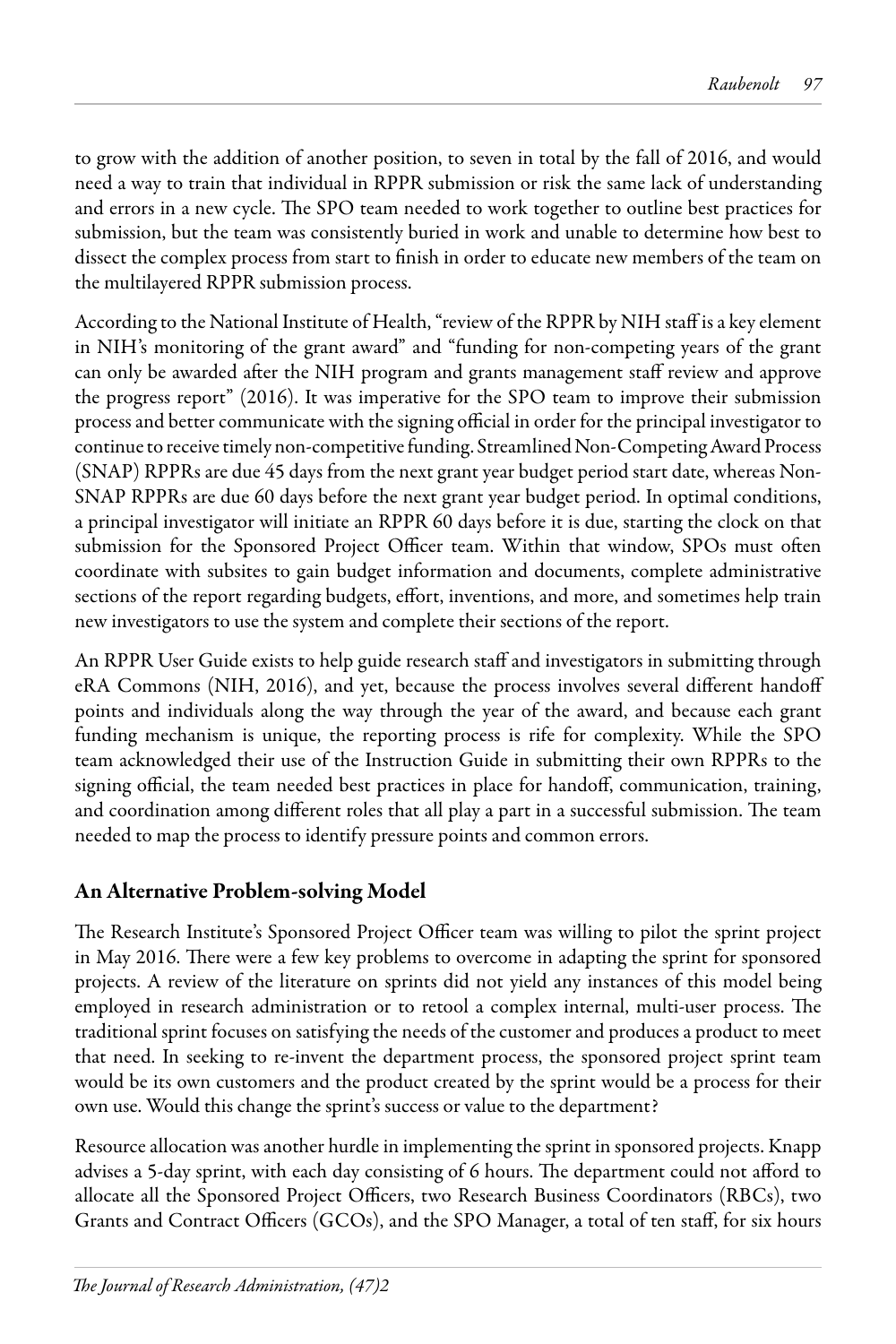a day for five days, for a total of 300 hours. As a compromise, the department allocated two hours a day for five days—a significant reduction in allocation, yielding just 100 hours. It was an abbreviated version of a sprint, but would it still work?

#### *Conducting the Sprint*

The Google Venture team recommends specific tasks for each day of the design sprint. The first day would be dedicated to developing a group understanding of the problem by hearing from experts on the problem. The team would employ "How Might We" notes to contribute to the team understanding of gaps in service or questions about how the team might improve the process. On Tuesday, the team would map the process and develop the goal. On Wednesday, the sprint team would sketch solutions and create storyboards for the process. The team would also use "heat-map" type sticker voting to determine which sketches to incorporate into the new process. On Thursday, the team would develop a working prototype. On Friday, the team would test the prototype on users. To modify the recommended sprint days to fit the time constraints and the unique needs of sponsored projects, Friday's session developed into a day devoted to designing the process. SPOs would need to test the process over the course of several months after the sprint session.

### *Day 1: Understanding*

The sprint Facilitator explained the origin of the sprint with software teams and Google Ventures and discussed that the session would be an abbreviated version, piloted as alternative problemsolving model. The team would be reinventing the department's RPPR process throughout the course of the week. The team identified a "Scrum Master" who would keep the team on task and alert the team by striking a toy xylophone when the team drifted off topic. The SPO Manager would serve as the "Decider" and would assist by making the tough decisions, as needed, throughout the week. The SPO team invited two Research Business Coordinators and two Grants and Contracts Officers to be a part of the sprint team as well. The Research Business Coordinators manage the grant budgets and personnel and their perspective would be valuable to the process. The Grants and Contracts Officers issue subawards and communicate with subsites and the SPO team considered that their input on the RPPR process would be valued as well.

Chiu proposes that people who do not share an understanding of the immediate problem may work together collaboratively to generate multiple perspectives and synthesize them to form an effective solution. Sprint team members did not share a universal understanding of the problem. By bringing this divergent team together and achieving a shared understanding, the sprint would allow the team to bring their different perspectives to develop a solution. Two experts were on hand to discuss the problems with the RPPR process and to go over the RPPR form in detail. The sprint team included both seasoned Sponsored Project Officers who had submitted dozens of RPPRs, new staff who had never submitted a report, and Research Business Coordinators who have traditionally contributed a piece of the RPPR for submission and Grants and Contracts Officers who may contribute to the process in the future. On the first day, the Director was on hand to explain the issues he was seeing come up in the RPPRs. The team created a list of the issues he reviewed and asked questions. The team also contributed by compiling lists of "How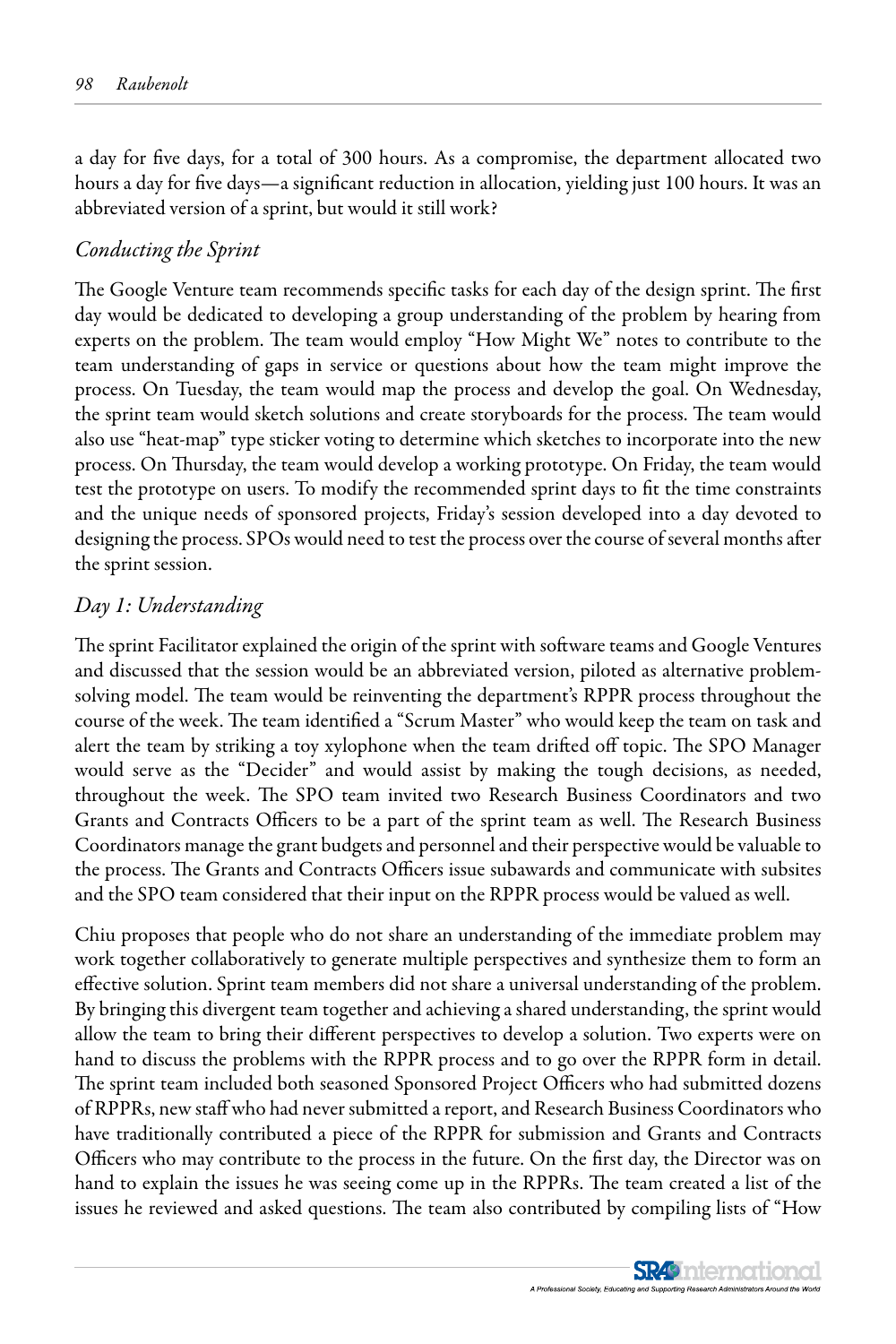Might We" notes. These notes gave team members the opportunity to identify opportunities for improvement in the process. "How Might We…improve communication with investigators about RPPR deadlines?" or "How Might We…ensure all documentation is available from the subsite?" The team went through each section of the RPPR in detail to identify the different roles that contribute and the time points of interaction in the process. The team ended the Monday session by identifying the goal for the week to be: *Accurate, compliant, timely reporting by clarifying and redefining roles and responsibilities and streamlining the process.*

Critical to the process of team learning is the concept of psychological group safety. In safe learning environments, team members feel comfortable asking questions, taking risks, and sharing perspectives (Edmondson, 2001). The sprint model attempts to inoculate team members from interpersonal anxiety by offering them a distraction-free zone (no electronics) and a dedicated space and time to learn from experts and from each other about the process and problems. Coordinated action is best accomplished when individuals can synchronize their thoughts, feelings, and behavior (Hackman, 1992) and the sprint model offers individuals a safe place to learn, share, build, and accomplish in a deadline-driven team environment. Membership continuity and familiarity influence group mood and stability (Bartel, 2000); since the sprint model promotes intimacy and familiarity among members who are tasked to show up and contribute to a shared and specific purpose within the teams' short duration, the sprint model offers strong continuity and builds familiarity quickly. In traditional sprints, team members spend the majority of those five days together, breeding trust and comfort among team members. The greater the degree of stability, the stronger the team's mood convergence.

Before concluding Monday's session, the team discussed Tuesday's plans to map the their understanding of the process and organize the "How Might We" notes. Monday was an intensive day of learning and questioning. Team members seemed overloaded with information, but as they were packing up, several expressed hope that the team could improve the RPPR problem with use of the sprint. They expressed frustration with the department's traditional workgroup model, citing that it was time-consuming and did not produce results efficiently.

# *Day 2: Mapping*

Tuesday's task was to create a simple map of the process (5-15 steps) that would illustrate the team's understanding of how the process currently worked and help identify flaws or gaps in the process. The team quickly determined that they first wanted to draw a quick graph of the different roles involved in the RPPR process, since the investigator, the SPO, the RBC, the GCO, and the signing officer all had different roles to play at unique times and in relationship to the RPPR form. The Facilitator helped graph form sections A-H and the team isolated the roles involved with each section. This helped the team feel more unified and clear on the sections discussed on Monday.

The map began with the moment of "RPPR Awareness" and ended with "RPPR Submitted and Uploaded." Defining the middle section of the map was more challenging. The team processed backwards in time from the end point and then forward from the beginning until able to define the middle zone tasks and handoff points accurately. It was a challenge for the team not to recommend solutions to improve the process at this point. The team struggled against this barrier in the sprint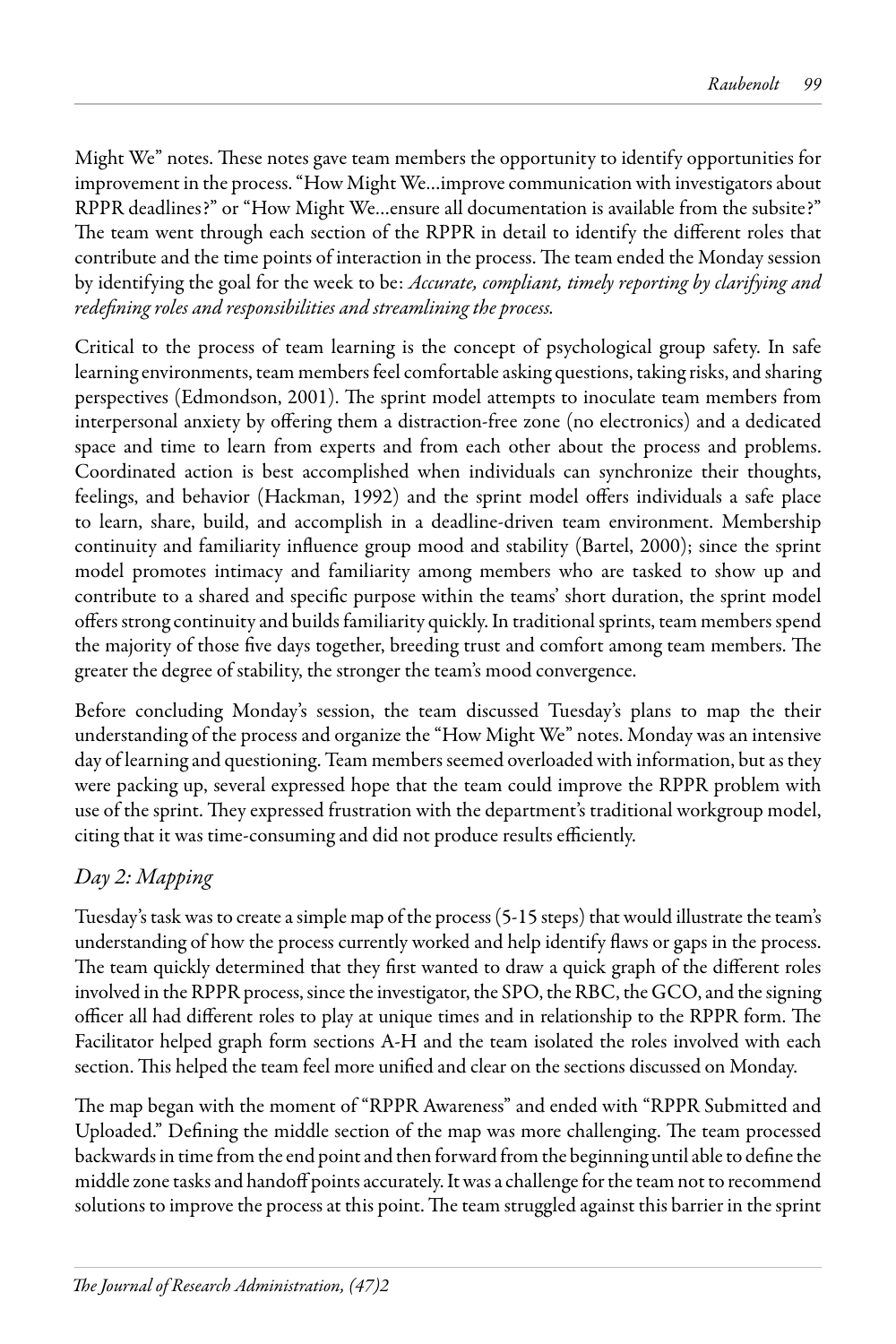format initially, since seeing the map immediately triggered awareness of flaws and dialogue about how it could improve. Department workgroups not only allow for this free-form idea generation, but encourage it. In workgroup sessions, teams are often free to follow a new idea or solution and explore it through brainstorming. However, evidence has shown that brainstorming sessions do not produce more average quality ideas; in Diehl and Stoebe's study, they determined that *production blocking*, or the brainstorming condition of waiting in turn to present ideas while others speak, yields fewer average quality ideas than situations in which individuals produce their own ideas or write their ideas on paper while others speak. Group brainstorming doesn't tend to work because dominant, outspoken personalities tend to "win" in those sessions, while quiet or new staffers can be overlooked (Novellino, 2016).

The purpose of the sprint mapping exercise is to coalesce group understanding of the existing process, as it related to the RPPR form detailed in Monday's session.



*Figure 1.* Mapping the RPPR process.

Once the team was satisfied with the map, the Facilitator began reviewing the "How Might We" notes from Monday's session, allowing the team to determine where they fit into the map or if they should be on the "parking lot" for discussion at a later date. The "How Might We" notes would help the team determine critical solution needs for Wednesday's sketching session.

> **SR49** International al Society, Edu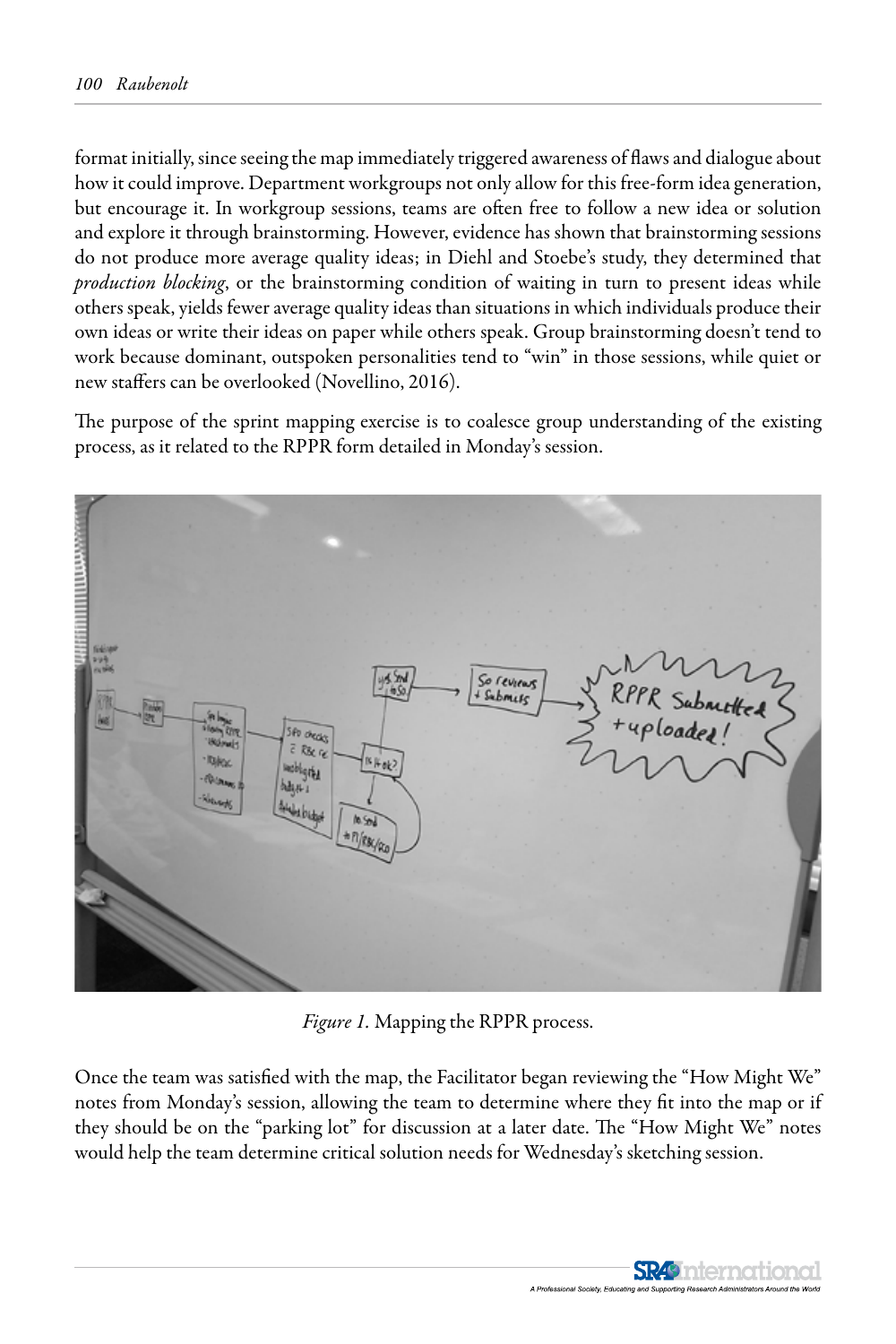

*Figure 2.* "How We Might" notes enhance understanding of process flaws.

The team identified that there was a lot of potential for improvement around the Sponsored Project Officers' final review of the RPPR, some potential new involvement for the Grants and Contracts Officers in contacting the subsites or collecting subsite information for the RPPR, some ideas for improvement at the moment of RPPR awareness, and a potential change in the Research Business Coordinators' involvement in entering personnel into the RPPR.

# *Day 3: Sketching*

The sketching day in the sprint most significantly departs from the department's problem-solving traditions. In workgroup sessions, staff occasionally map processes and learn from experts on a topic, but the concept of individually developing solutions inside of a collaborative group experience was new. After talking about the problem for two days, the team was keen to begin developing solutions.

The Facilitator explained Knapp's concept of "Crazy 8's": team members fold a blank sheet of paper in half four times, then unfold it, to get eight equal rectangles. The team had twenty minutes to develop a sketch and was free to get up and look at the map and notes before beginning. With limited time to develop a sketch, ideas are faster and staff members experience less self-editing.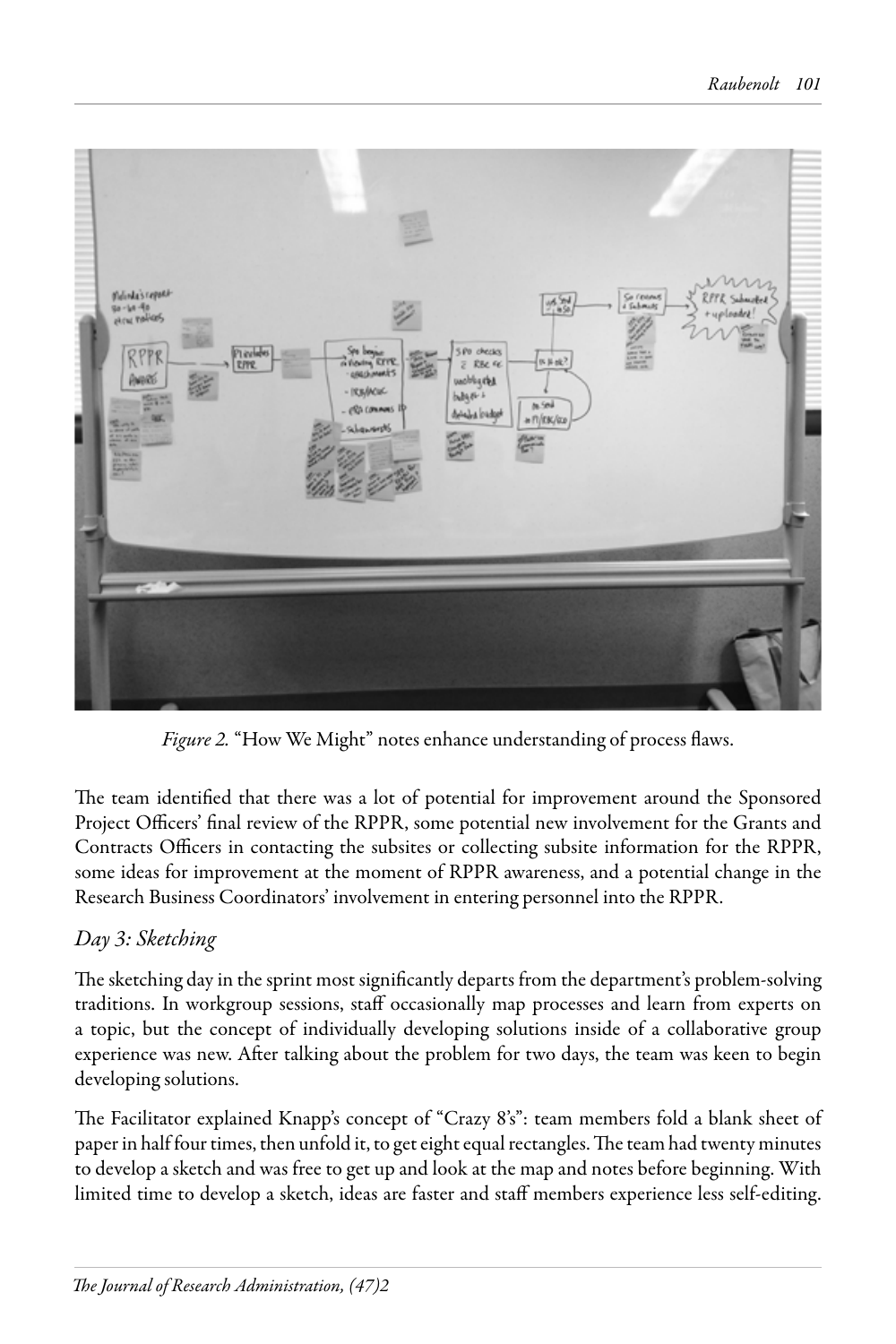The team experienced one round of Crazy 8's, but it may have been more fruitful to do two shorter sessions (Dinakaren, 2013) instead.

The sketching session yielded surprising results. It was incredibly difficult to develop a sketching concept, and the sketches the team developed were very text-heavy. This made them challenging to read and understand without the artist explaining the sketch. Each team member's sketch boxes were almost paragraphs explaining what happened next. The "sketching" element was minimal. Perhaps research administration processes lend themselves to more text and fewer diagrams. Or perhaps the sketching exercise needed further explanation. Did the team need words to explain what happened next or how the proposed changes would impact another person's role or part of the RPPR form? Perhaps the value of the sketching session was in helping individual sprint memebers organize and explore their own solutions for presentation to the team. More study is needed on this in future sprint sessions.



*Figure 3.* Sketching example.

Knapp recommends a few sketching sessions and then developing those sketches into storyboards (Sprint, 2016). The sprint team conducted one longer sketching session and eliminated the storyboards to save time. This may have been a mistake. The storyboards would have helped crystalize the content of the sketches; in future sprint sessions, the storyboard concept should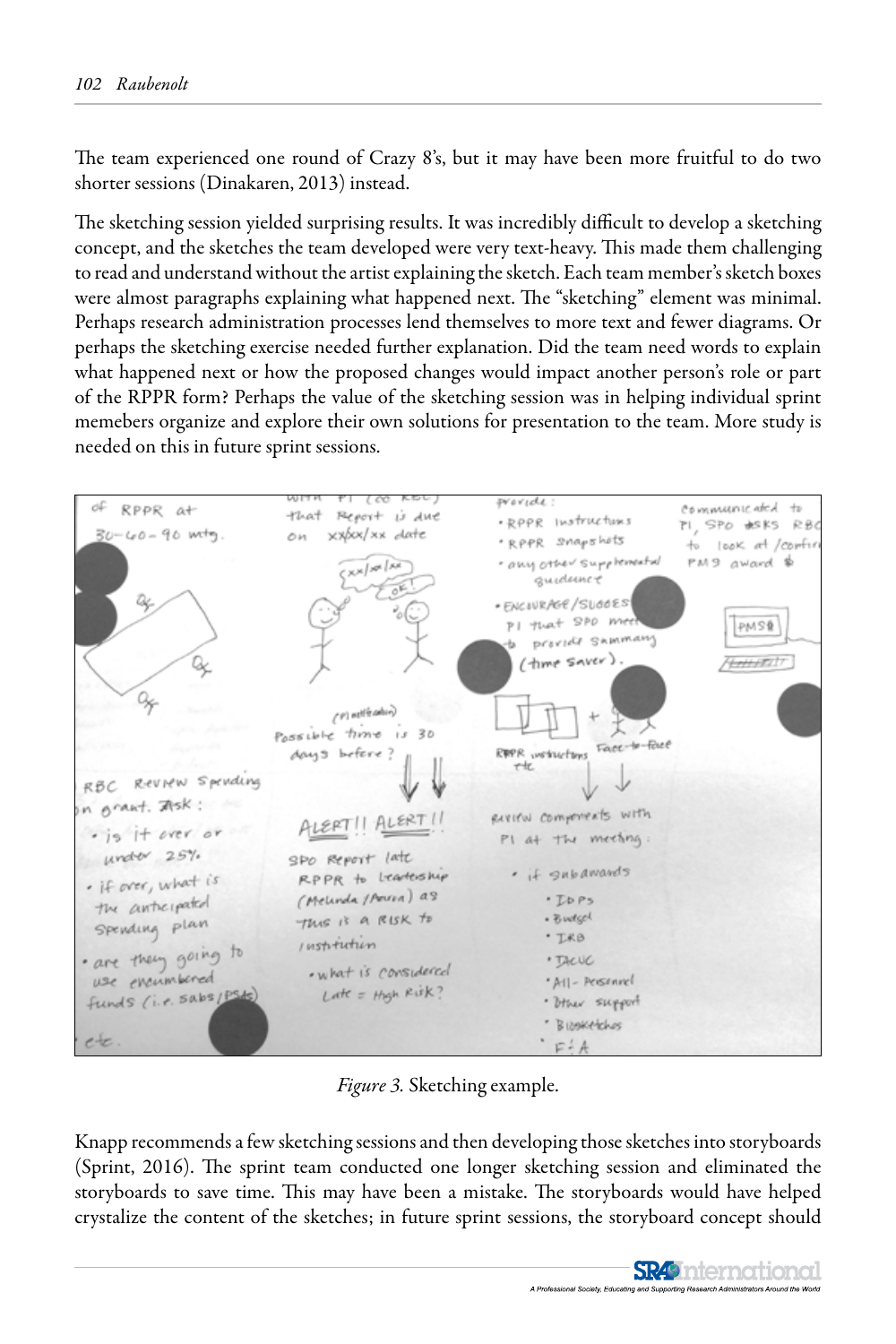be reintroduced. The team felt rushed on the sketching day and could have used more time to develop and analyze the sketches as potential solutions. Despite the sketches' limitations in the department sprint, the team universally saw the sketching day as valuable in the post-sprint survey. Developing individual solutions within a team was a valuable part of the success of the sprint and the team felt invested in contributing their individual ideas within the safety of the sprint session.

Additionally, the sketches were surprising in that they were difficult to silently critique and grasp without explanation from the author of each sketch. The team allowed the authors to explain their sketches and concepts before moving on to vote on the ones that that added the most value to improving the RPPR process.

The team placed the sketches on the map and voted on pieces of the sketches that contained the most valuable contributions to the process improvement. The Facilitator passed out green stickers and each person had four stickers to place on the sketches in silence. The Decider had more stickers to use to vote. Silent voting with stickers was a valuable piece of the team effort. Team members recommended that future sprints allow pieces of sketches to be cut apart and moved around, as this would promote recombining the best ideas from different sketches. The storyboard concept may have promoted this recombination aspect as well and should certainly be re-introduced into future sprints to more fully explore how that element could contribute to the iterative process.

# *Day 4: Prototyping*

By Thursday, the team was ready to build a new process and timeline to submission, based on shared understanding of the process, the most valuable "How Might We" notes, and the sketched ideas determined to contribute most to the process from the voting session. The Facilitator drew five timelines on the whiteboard, beginning at the moment of RPPR awareness and ending at the SPO uploading the final copy of the report into grant management system. The five lines represented each role that was to be involved in the process: the PI, the SPO, the RBC, the GCO, and the Authorized Official. The team began the mapping session on Tuesday by defining how the different roles interacted with the RPPR form, so it made sense to identify the different places where those roles came into play in the new process and how the team might refine those intersections in support of increased accuracy and compliance.

Next, the team identified key time points in the process: the notice of award, 120, 90, 60, and 30 days before the report was due and placed tasks into the timeline of roles, using ideas from the sketches and "How Might We" notes to guide discussion. The sprint team clarified important handoff intersections between roles, discussed potential changes in responsibilities related to the All Personnel report and to contacting subsites and obtaining required documentations and budgets.

The new maps helped the team identify the materials needed to empower these changes in process and guide the interactions. The team determined that it wanted an overall RPPR Process Checklist that would serve as a roadmap for all department roles in each RPPR submission, from notice of award through the upload of the final document. That document would be the sprint team's primary "product" by the end of the day Friday. However, the team identified the need for ancillary materials. The SPOs would create email templates that they would use to contact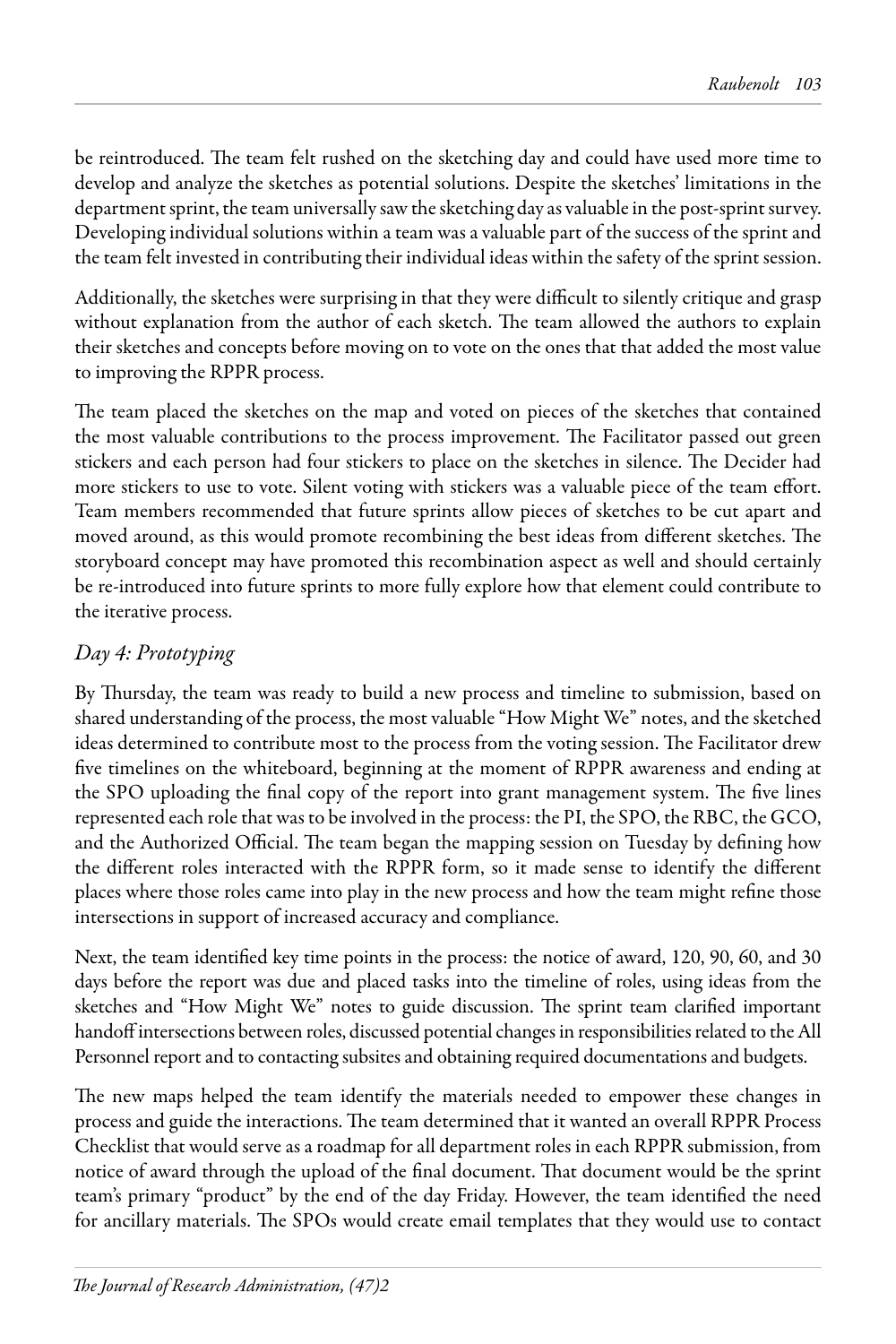investigators at different time points in the process. The first would be a template for contacting investigators at the time of Notice of Award and the second one would be an email that would go out to investigators at the 60-day mark before due date. That 60-day email would include language about routing the RPPR to the SPO. The SPOs would also create a final review checklist for the RPPR. The Grants and Contracts Officers would create an email template they would use to contact subsites to solicit documentation and budgets and a review checklist for verifying all subsite documents and budgets are correct at two weeks from submission. The team's goal for Friday would be the creation of the RPPR Process Checklist, and due to a shortage of time, the team would need to develop the ancillary materials outside of the sprint.

### *Day 5: Designing*

Friday was a rush. After five days of collaboration that included individual problem-solving opportunities, the team was working together very well. Google conducted a study, entitled *Project Aristotle*, that attempted to quantify what makes good teams successful. The study found that conversational turn-taking and empathy help teams develop trust among one another and assure team members that they are being heard. The teams that can develop those skills and norms are high performing (Duhigg, 2016). By Friday, the sprint team had developed trust, conversational turn-taking and good listening skills. It had morphed into a high performing team. The Scrum Master role was largely forgotten, as team members were highly focused on achieving the goal and contributing to completing the product by the end of the two-hour session. The team had forged a strong bond, and by the close of Friday's session, had developed a working draft of the RPPR Process Checklist.

The team took the final ten minutes of Friday's session to discuss impression of the sprint as a problem-solving method in the department. The informal feedback session was positive, with team members saying that they would choose to be a part of a sprint again to solve a problem, specifically when given the choice of a sprint or a workgroup. The team felt that the time devoted to the sprint was insufficient, claiming to need three or four hours each day, or a couple of strategically placed three-hour days within the sprint week. The sprint team had developed a draft document outlining the new process and had identified related collateral materials and templates, but the time allotted in the sprint had been insufficient to develop all materials and to review their use. That sensation of just having clearly identified what the team needed to develop and then ending before the creation of those materials engendered frustration that would have been alleviated if we'd had more time allotted for the sprint. The team was able to begin building momentum towards an idea or decision and ended for the day. It was challenging to pick up immediately the next day at the same energy level and understanding.

#### *Sprint Follow-up Sessions*

The Decider scheduled two follow-up sessions for the sprint team in the weeks that followed the event. In these meetings, the team continued developing the supporting materials for the RPPR Process (RPPR Process Checklist, SPO Final Review Checklist, Subcontract Review Checklist, and email templates for key interaction moments in the process). The completed RPPR Checklist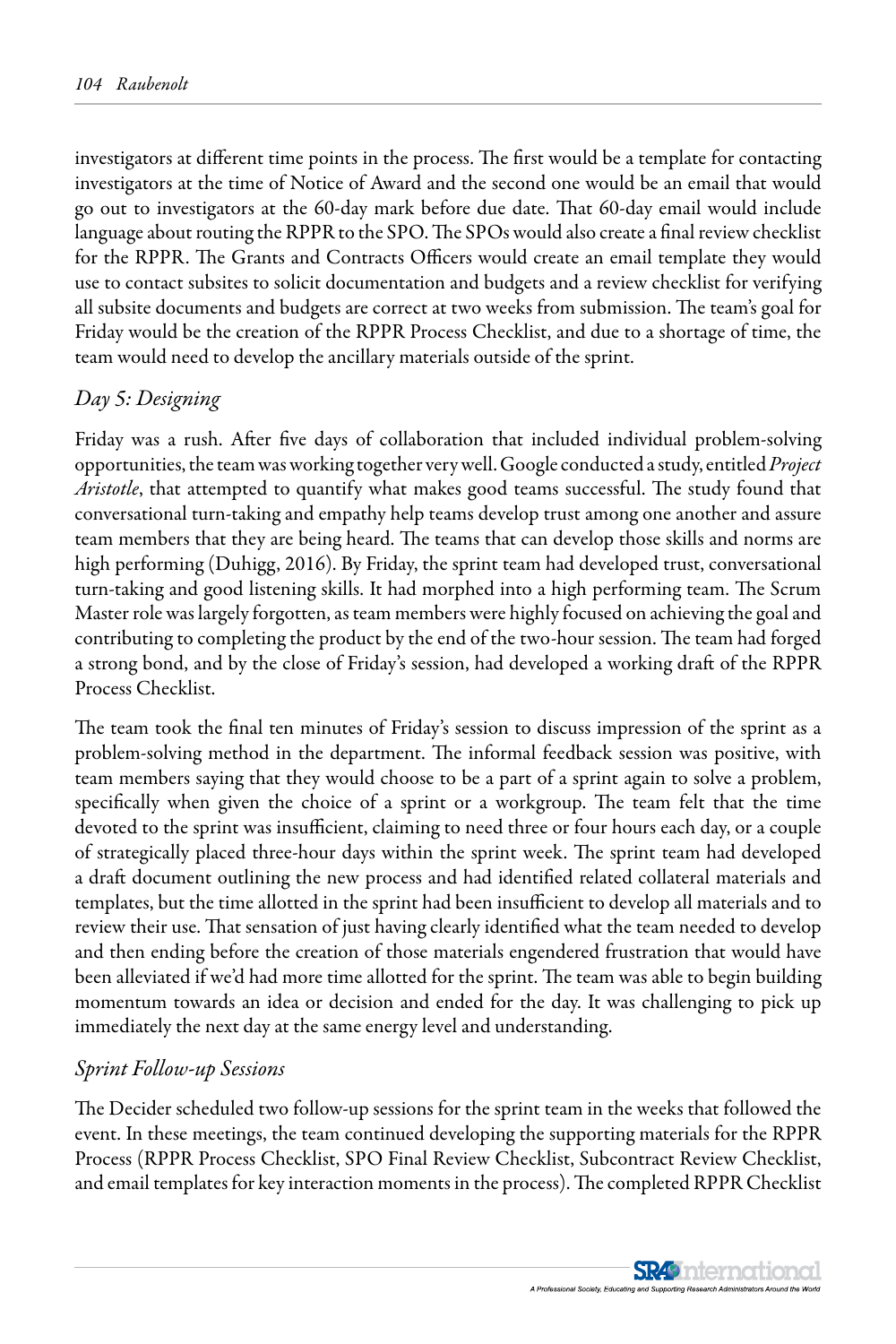and Subcontract Review Checklists are fillable PDFs that multiple parties can contribute to completing over time. The SPO Final Review is an online form with JotForm. It was much more challenging to motivate the team to produce materials outside of the sprint week.

|                                                                                                                                                                                                                                                                                                                                                 |         |                 | Yes No N/A                    |
|-------------------------------------------------------------------------------------------------------------------------------------------------------------------------------------------------------------------------------------------------------------------------------------------------------------------------------------------------|---------|-----------------|-------------------------------|
| 1. Verify all data fields are completed and accurate (most fields self-populate from the proposal, but confirm ALL data)                                                                                                                                                                                                                        | О       | $\circ$         | -0                            |
| 2. Add Signing Official (Aaron Ufferman)                                                                                                                                                                                                                                                                                                        | O       | $\circ$         | $\circ$                       |
| 3. Add Administrative Official (SPO)                                                                                                                                                                                                                                                                                                            | $\circ$ | $\circ$         | $\circ$                       |
| B. Accomplishments *<br>Yes                                                                                                                                                                                                                                                                                                                     | No      |                 | N/A                           |
| O<br>1. Verify all data fields have been completed (PI completes the majority of this section)                                                                                                                                                                                                                                                  | $\circ$ |                 | $\circ$                       |
| O<br>2. Confirm grant number/titles of renewals/supplements are accurate                                                                                                                                                                                                                                                                        | O       |                 | O                             |
| O<br>3. Do grad students have effort applied?                                                                                                                                                                                                                                                                                                   | $\circ$ |                 | Ο                             |
| ⊙<br>4.Is this a T, K, R25, R13 or D43?                                                                                                                                                                                                                                                                                                         | O       |                 | O                             |
|                                                                                                                                                                                                                                                                                                                                                 | O       | $\circ$         | $\circ$                       |
|                                                                                                                                                                                                                                                                                                                                                 |         | $\circ$ $\circ$ | $\circ$                       |
| C. Products -<br>1. Verify all data has been completed (PI completes a majority of this section, but confirm all fields are complete<br>2.Are any publications listed as non-compliant? If yes, discuss with PI<br>3. Did the PI identify any inventions/patents? If yes, confirm with the Office of Tech Licensing that we reported in iEdison | 0       | $\circ$         | $\circ$                       |
| D. Participants *<br>1. Confirm all data fields have been completed<br>2. Verify/Enter the All Personnel Report for each person who worked on the project at least one person month per year during                                                                                                                                             | O       | О               | Ю                             |
| the reporting period. If personnel are key or post-doc, an eRA Commons ID is required. For all other personnel, list name,<br>degree, project role, and cal month (no DOB or SSN)                                                                                                                                                               | 0       | $\circ$         | $\circ$                       |
| 3. Subsites? If yes, enter All Personnel data for subsite                                                                                                                                                                                                                                                                                       | 0       | $\circ$         | $\circ$                       |
| 4. Work with RBC/PI to address level of effort or new key personnel                                                                                                                                                                                                                                                                             | 0       | 10              | $\bigcirc$                    |
|                                                                                                                                                                                                                                                                                                                                                 | O       | $\circ$         | O                             |
| 5. Work with PL/Admin to verify changes in Other Support and ensure this is included for any key personnel changes in active<br>support since the last reporting period<br>6. Confirm the completed Other Support does not list active effort over 12 cal months (100%). If over, work with PL/RBC to make<br>changes prior to submission       | O       | О               | Yes No N/A<br>Yes No N/A<br>O |

*Figure 4.* RPPR Final Checklist for Review.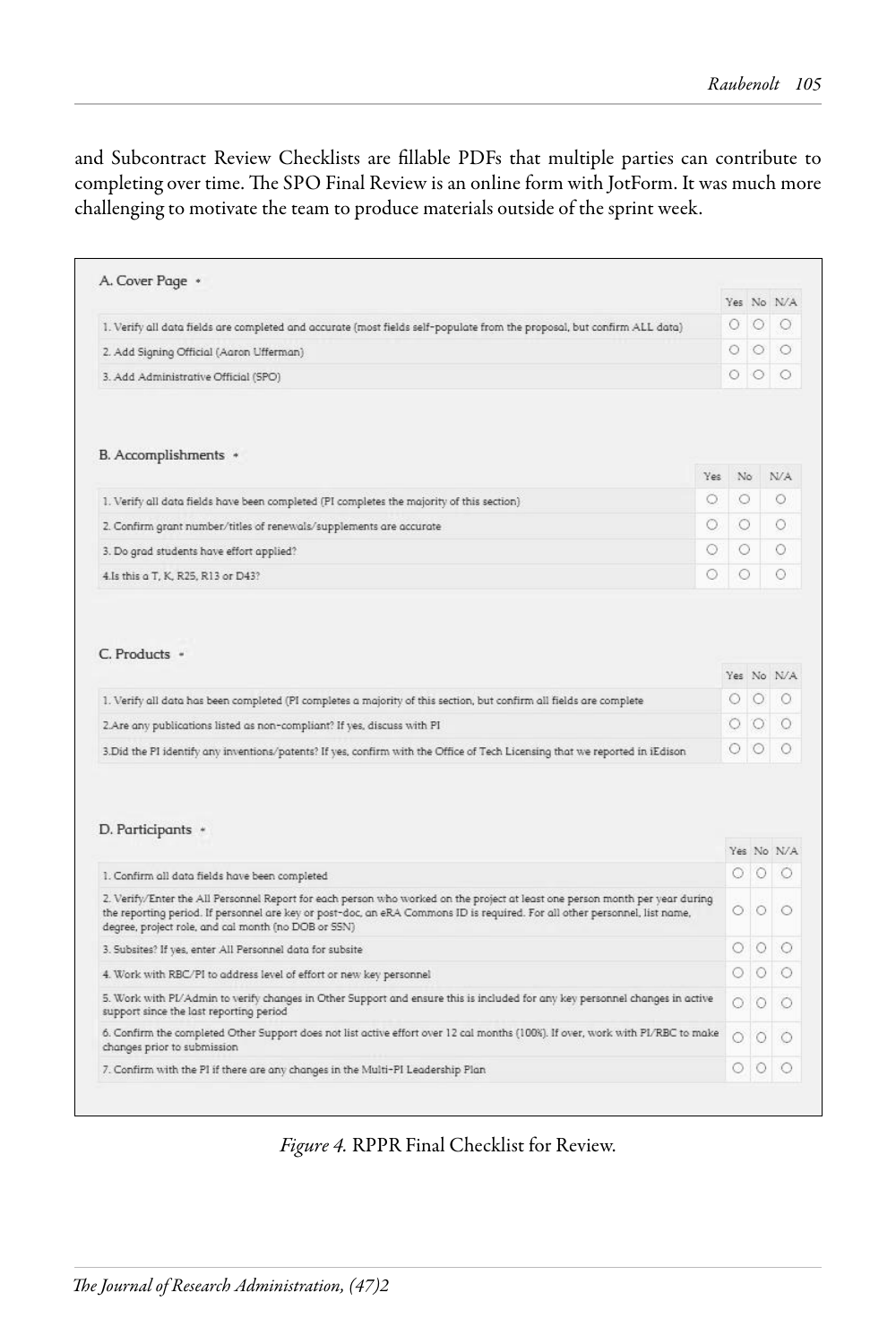### Feedback on the Sprint Session

Two weeks after the sprint session, all members of the sprint team completed the online anonymous survey. When asked what could have improved the sprint session, respondents overwhelming chose: *Dedicated room space* (62.5%) and *More time dedicated to the sprint* (62.5%). *Prior education on the problem* (37.5%), *Increased group participation* (25%), and *Clearer understanding of how the sprint would work* (25%) also scored highly. The team moved rooms three times throughout the week, and it was a challenge to travel the large whiteboard to each room and get set up and cleaned up on time each day. A single dedicated space in which to conduct the sprint would have been ideal. In this adaptation of the sprint model, the department allocated one-third of the advised time for the sprint. While the team may not have needed the full six hours a day, more time is needed to yield a truly successful adaption for sponsored projects use of the problemsolving model. The team felt rushed on several of the days and had to cut out some elements like storyboarding that may have really helped define the process and product earlier in the week.

| More time dedicated to the sprint                      | 62.50%   |
|--------------------------------------------------------|----------|
| Dedicated room space                                   | 62.50%   |
| Prior education on the problem                         | 37.50%   |
| Clearer explanation of how the sprint would work       | 25.00%   |
| Increased group participation during the sprint        | 25.00%   |
| Daily take-away materials/handouts                     | 12.50%   |
| Improved facilitation/leadership of the sprint session | 12.50%   |
| Fewer sprint follow up sessions                        | 12.50%   |
| More individuals participating                         | $0.00\%$ |
| Fewer individuals participating                        | $0.00\%$ |
| Less time dedicated to the sprint                      | $0.00\%$ |
| More sprint follow up sessions                         | $0.00\%$ |
| More communication regarding the sprint                | $0.00\%$ |

| Table 1. What could have improved the sprint session? |  |  |  |  |  |  |  |  |  |
|-------------------------------------------------------|--|--|--|--|--|--|--|--|--|
|-------------------------------------------------------|--|--|--|--|--|--|--|--|--|

When asked what day of the week specifically needed more time, responses varied. *Prototyping*  day (score of 3.88) edged out *Sketching* (3.14), but the other three days also scored some votes with participants as well (*Designing*, 2.88; *Understanding*, 2.75; *Mapping*, 2.71). The data seems to indicate that the team could have used more time on all of the days of the sprint. Teams may see increased efficiency and effectiveness in sponsored projects sprints with 3-4 hours a day devoted to the process.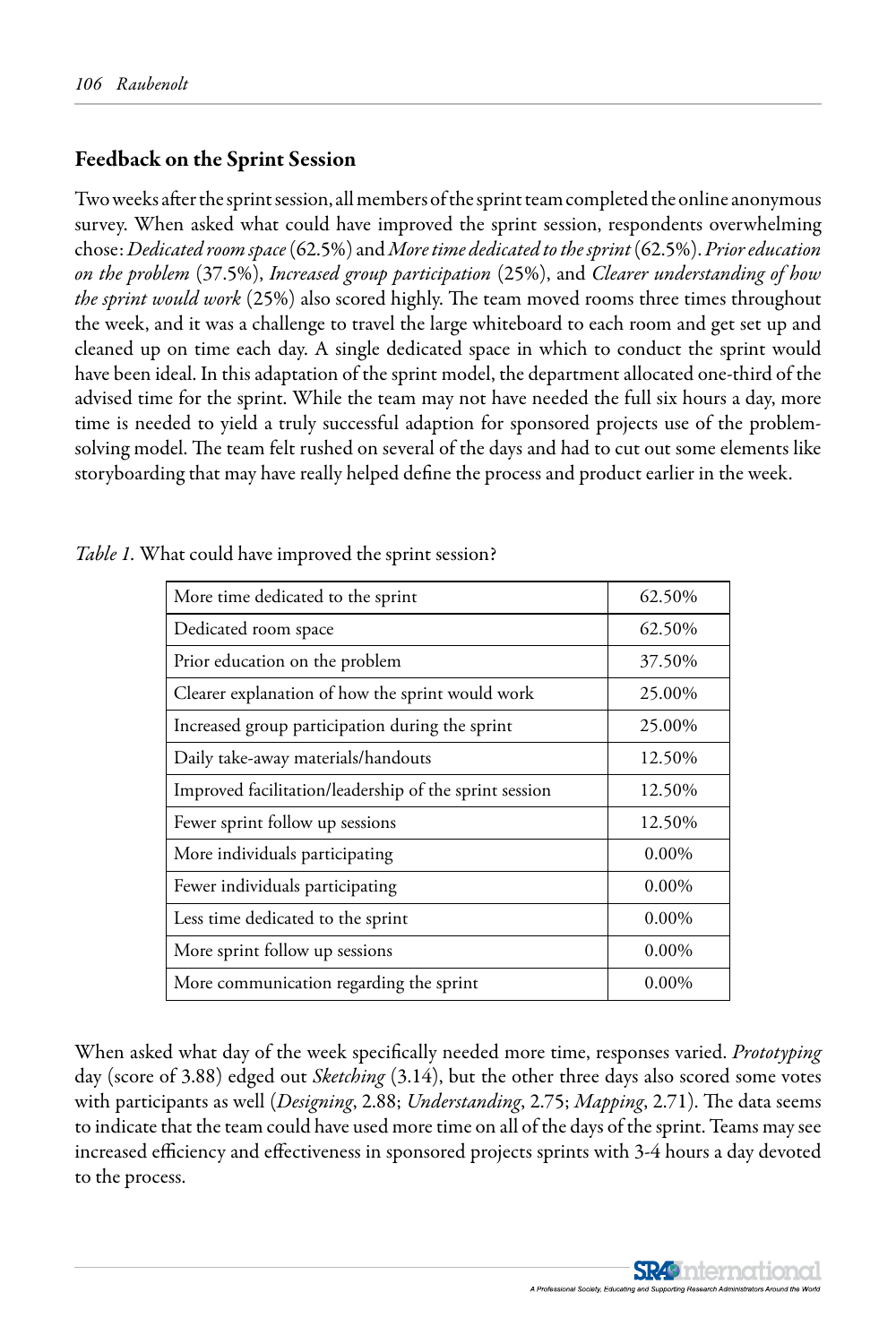|                                                                                          |          | 2        | 3      |          |          |
|------------------------------------------------------------------------------------------|----------|----------|--------|----------|----------|
| Workgroup                                                                                | 12.50%   | 12.50%   | 12.50% | 25.00%   | 37.50%   |
| Email                                                                                    | 11.11%   | $0.00\%$ | 22.22% | 22.22%   | 44.44%   |
| Sprint                                                                                   | 44.44%   | 44.44%   | 11.11% | $0.00\%$ | $0.00\%$ |
| Department Training                                                                      | $0.00\%$ | 11.11%   | 33.33% | 33.33%   | 22.22%   |
| Individual problem-solving<br>followed by discussing a possible<br>solution with manager | 33.33%   | 33.33%   | 22.22% | 11.11%   | $0.00\%$ |

*Table 2.* Given the need to solve a complex problem in our department, rate these problemsolving mechanisms in order of your preference with 1 being your first choice.

Team members saw the sketching day as the most successful segment of the sprint. This day departs most significantly from the department's commonly used problem-solving methods of brainstorming in work groups. On the sketching day, the team quietly sketched and solved problems independently, and then discussed and voted on their sketches and recommendations. Team members relished the opportunity to solve the problem on their own and then present their idea for review. When the survey asked the team to rate their preferred problem-solving mechanism for complex problems, they chose the *Sprint* (4.33) but tellingly, *Individual problemsolving and presenting solutions to a manager* was the second choice (3.99), with *Workgroup* (2.38), *Department training* (2.33) and *Email* (2.11) following in the distance.

*Table 3.* Which of the five days of the sprint was the most successful?

| Day 1: Understanding                       | $0.00\%$ |
|--------------------------------------------|----------|
| Day 2: Mapping the existing problem        | $0.00\%$ |
| Day 3: Sketching and "How We Might" Notes  | 50.00%   |
| Day 4: Prototyping/Mapping our new process | 25.00%   |
| Day 5: Designing our process               | 25.00%   |

This data, when combined with the interest in the sketching day, seems to indicate that the sketching day may have appealed because it brought this preference for individual problem-solving into the collaborative process of the sprint in a way that workgroups, the most common problem-solving mechanisms, do not. With their focus on brainstorming and group collaboration, workgroups do not allow for individual solutions and they can be challenging for more passive team members who struggle to contribute when faced with more vocal peers. Workgroups that build trust and conversational turn-taking can be high performing, but those dominated by a stronger voice will struggle. Workgroups that incorporate time for individual problem solving may see an increase in yields. The sketching day in the sprint model provides staff with the opportunity to individually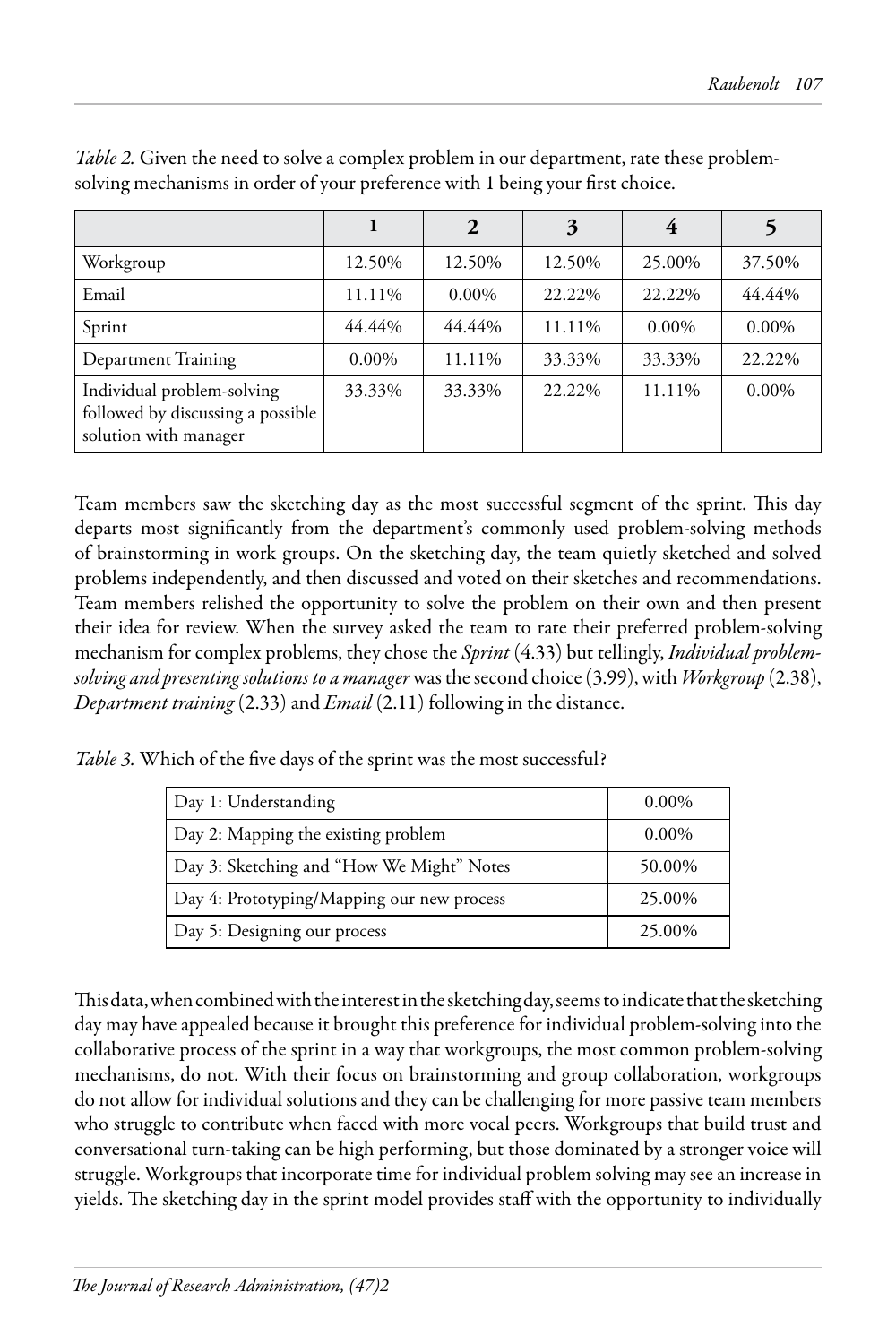problem solve and then equitably discuss and vote on the concepts without the influence of strong personalities that often impacts the brainstorming sessions in workgroups. In the 1987 study, Diehl and Stroebe recommended this same concept in their study:

Because blocking slows down the generation of ideas in groups, it might be more effective to ask subjects first to develop their ideas in individual sessions and next have these ideas discussed and evaluated in a group session. The task of the group would then consist of evaluation rather than production of ideas. This procedure might comb the advantage of group and individual sessions without making unnecessary demands on individual time. (pp. 508-509)

The team found the prototyping day to be the most challenging day of the sprint (83.33%). On our prototyping day, the team struggled to merge understanding, mapping, sketching, and notes into a product to develop. It took the better part of an hour to formulate and identify the product. An hour would not have been a problem within the context of a four-hour sprint day, but with only two hours to use, that hour ate away at half of that session's productivity.

| Day 1: Understanding                       | 25.00%   | $0.00\%$ | 25.00%   | 25.00%   | 25.00%   |
|--------------------------------------------|----------|----------|----------|----------|----------|
| Day 2: Mapping the existing problem        | $0.00\%$ | 28.57%   | 28.57%   | 28.57%   | 14.29%   |
| Day 3: Sketching and "How We Might" Notes  | $0.00\%$ | 42.86%   | 42.86%   | $0.00\%$ | 14.29%   |
| Day 4: Prototyping/Mapping our new process | 62.50%   | $0.00\%$ | $0.00\%$ | 37.50%   | $0.00\%$ |
| Day 5: Designing our process               | 12.50%   | 37.50%   | 12.50%   | $0.00\%$ | 37.50%   |

*Table 4.* If you could choose to double the time allotted on just one of the days of the sprint, which day would you choose? Rank them in order of preference for extra time, with 1 being your first choice.

All nine of the respondents indicated that they would recommend the sprint model to solve future department problem and eight of the nine responded that they would be willing to participate in a future department sprint. All but one of the team members were satisfied with the checklists, materials, and process created as a result of the sprint.

### Follow Up to the Sprint

In the months that followed the sprint, the team struggled to produce the remaining three deliverables. During the sprint sessions, the team determined a need for three email templates: an email to investigators at the time of the award that advises the investigator on the RPPR submission due date, an email to the investigator sixty days before the RPPR report is due, and an email to subrecipient to request their documentation and information for the RPPR report. Additionally, the sprint team identified the need for a consistent naming convention on documents and files, both for the sprint and throughout their processes. It is possible that sprint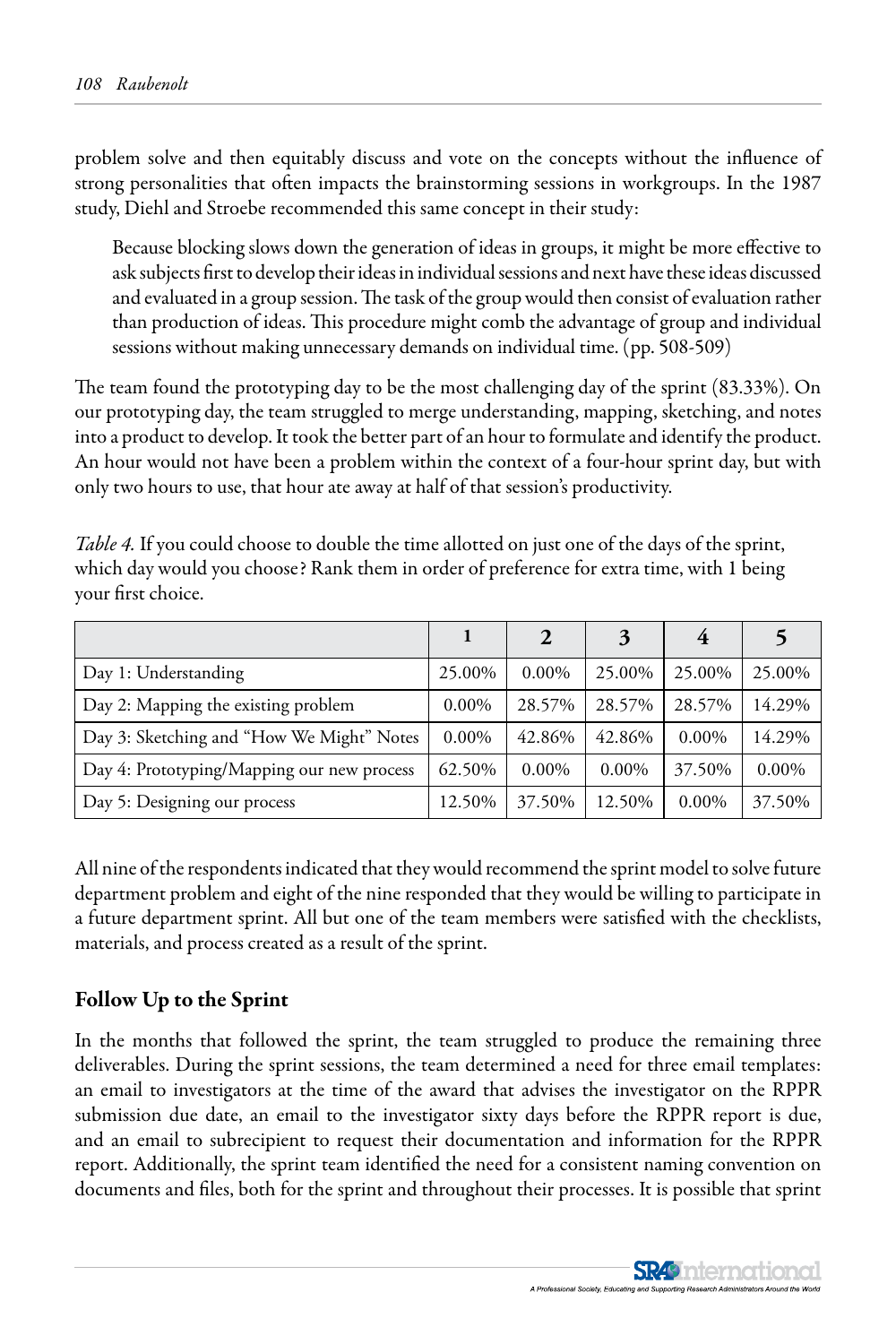members do not view these remaining tasks as significant and meaningful contributions and are, therefore, less motivated to complete them outside of the sprint sessions. It may be necessary to better connect completion of sprint-originated tasks outside of the sprint with the meaningful aspects of sponsored research in future sprint sessions. Additionally, sprint team members may see these final three auxiliary products as less important than the primary product, and are, therefore, less willing to carve out time in their daily tasks to complete them. Ultimately, sprint teams should strive to produce the primary product as well as any ancillary materials in the course of the sprint session to ensure maximum effectiveness.

*Table 5.* Would you recommend our department consider the sprint model to solve future problems?

| Yes | 100.00%  |
|-----|----------|
| No  | $0.00\%$ |

# Conclusion

The data on the sprint conducted by Sponsored Projects at The Research Institute at Nationwide Children's Hospital indicates that the sprint model would be a successful and welcome way to improve future complex department processes. Increasing the allocation of time for the sprint to four hours a day, gaining a dedicated and consistent room space for the session, and providing advance information on how a sprint works so participants feel prepared to participate fully would improve the sprint experience for all members. It may also be useful for the Facilitator to send out a summary of the problem and educational materials on the process to help increase team readiness in advance of the sprint session.

While a sprint does bind up those team members' time and limit the department's ability to provide service during the session, the sprint offers the chance to maximize problem-solving. When ten people engage in a one-hour monthly workgroup over a year (120 hours), problemsolving moves slowly, not everyone can always attend, staff turnover results in stagnation, and groups must spend a portion of each one-hour session getting everyone up to speed and re-focused, while dedicating 100 hours to an abbreviated sprint session produced a working prototype of a complex process without team members experiencing committee burn-out and without having to account for staff turnover within the team. The sprint feedback was overwhelmingly positive because a sprint combines individual problem-solving preferences with safe group spaces for learning and problem-solving and intense and focused collaboration and decision making; these factors empower the team to produce fast-paced, holistic solutions to complex problems.

In looking to fields like software and manufacturing, where process improvement is critical to marketplace success, sponsored projects offices can develop new ways to collaborate and solve the problems unique to research administration. The adapted sprint model proposed here is designed to be an experiment in alternative problem-solving mechanism and is not intended to be a universal blueprint of how best to adapt the sprint for all institutions. However, institutions that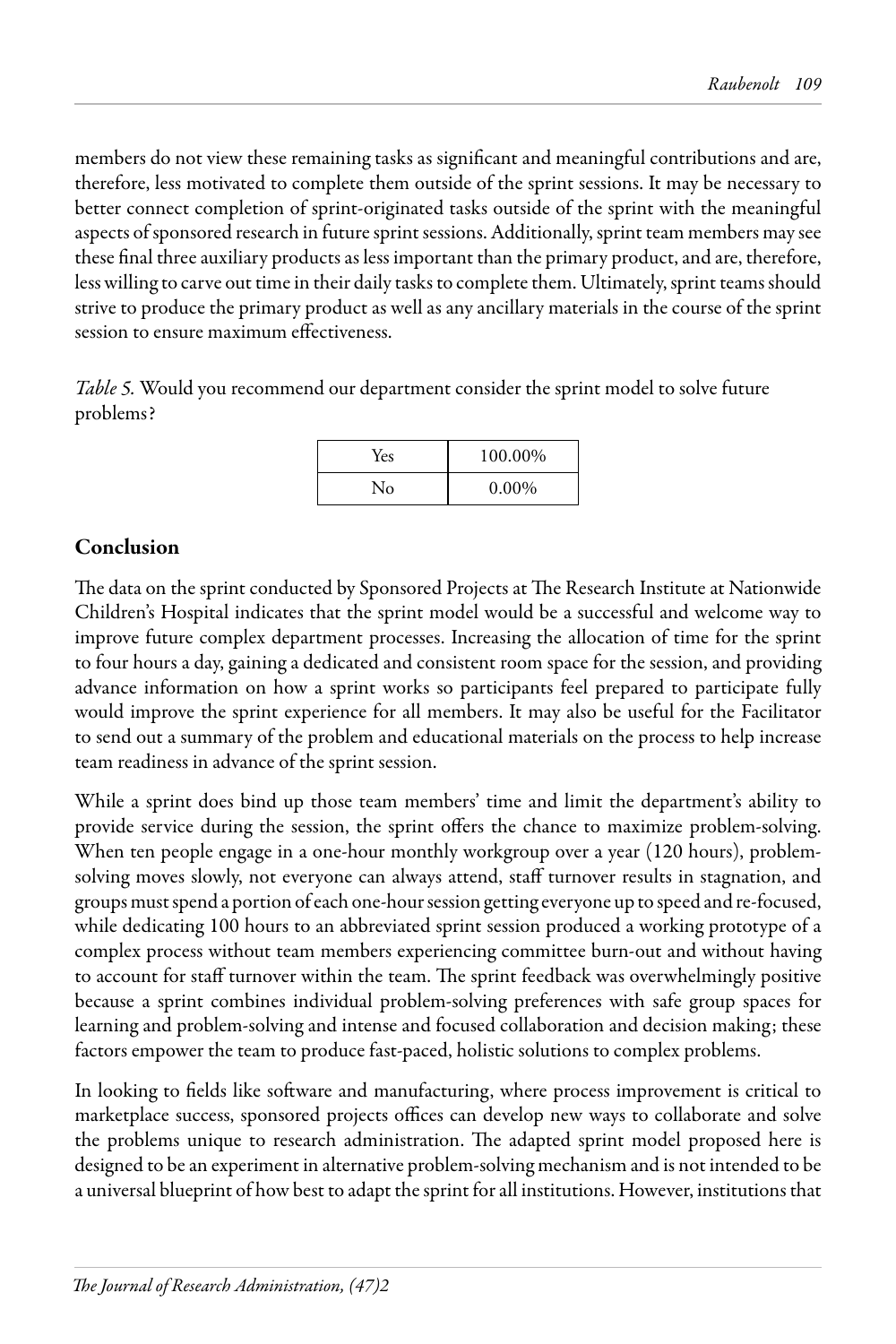are willing to learn from and adapt methods from other fields create opportunities to filter those problems through a new lens and potentially uncover solutions in a way that supports both the individual problem solving and rich collaborative connections necessary to promote innovation and agility in Sponsored Research and compliance needs.

#### Amy Raubenolt

Grants and Contracts Officer Finance and Sponsored Projects The Research Institute at Nationwide Children's Hospital 700 Children's Drive Columbus, Ohio, 43205, USA (614) 355-3626 Amy.Raubenolt@NationwideChildrens.org

Correspondence concerning this article should be addressed to Amy Raubenolt, Grants and Contracts Officer, Finance and Sponsored Projects, The Research Institute at Nationwide Children's Hospital, 700 Children's Drive, Columbus, Ohio, 43205, USA, Amy.Raubenolt@ NationwideChildrens.org